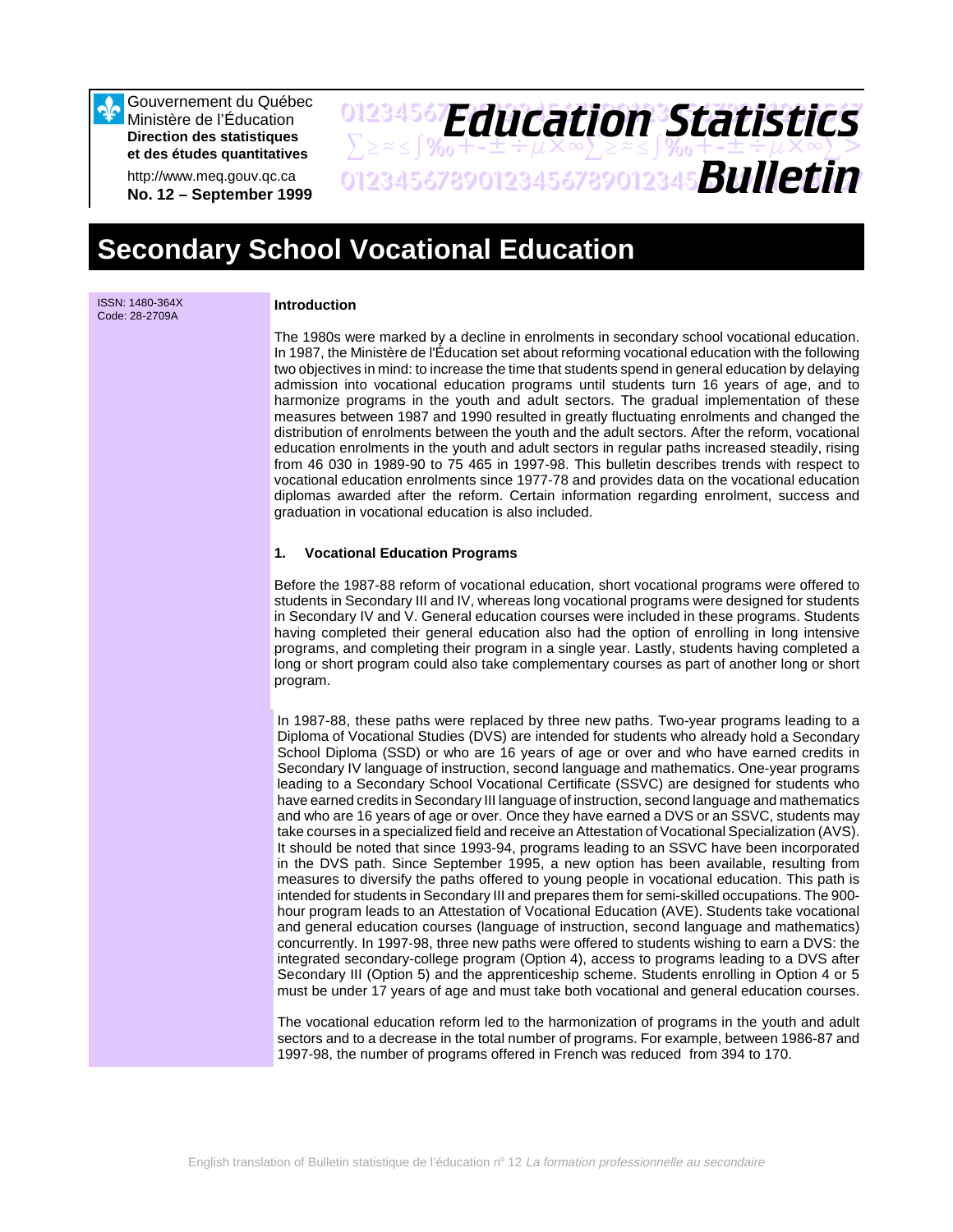In addition to regular paths, there are other programs in the adult sector that lead to an achievement record or a statement of marks but that do not necessarily lead to a DVS, AVS or AVE. These other programs also include courses in health and safety on construction sites, courses offered to construction workers and upgrading courses for firefighting personnel in Québec municipalities.

#### **2. Enrolment Trends**

Before the vocational education reform, the trend was clear: enrolments in vocational education in the youth sector were on the decline. From 1977-78 to 1986-87, enrolments dropped by 59%, from 105 944 to 43 747. They declined by 43% in short programs. This decrease was the most pronounced in long programs (i.e. skilled trades), which experienced a 63% drop in enrolment.

After the reform, enrolments in the youth sector continued to decrease, dropping from 28 604 to 11 511. However, more and more young people under 20 years of age enrolled in the adult sector in regular paths. Since 1988-89, this number has risen from approximately 4 000 to 14 000. Even if young people enrolled in adult education in regular paths are taken into account, the total number of young people under 20 years of age dropped 26% between 1988-89 and 1993-94. In 1994-95, the situation reversed itself and the number of enrolments in regular paths in the youth sector began rising. In the last five years, enrolments have increased by almost 52% to stand at 25 716 in 1997-98. The number of students 20 years of age or over enrolled in the adult sector in regular paths has been steadily increasing since 1989-90, rising from 27 434 to 49 749. Also, enrolments have risen by 21% during the last five years.

Enrolments in other programs have been on the decline since 1989-90, dropping from 83 347 to 17 169. This decline is attributable to budget cutbacks in certain programs such as courses in health and safety on construction sites and upgrading courses for firefighting personnel. These programs are generally of a short duration and are offered to those over 20 years of age. For example, in 1997-98, enrolments measured in full-time equivalents totalled only 1 055 persons (for 17 169 persons registered).

In regular paths, the distribution of enrolments by gender practically reversed itself between 1990- 91 and 1997-98. Male students, who represented only 46.8% of the 1990-91 enrolments, today account for 55.6% of students. However, in 1990-91, the majority of students (54.6%) under 20 years of age were male. This trend has become more pronounced in recent years, with male students accounting for 59.2% of this age group. The average age of enrolments in regular paths has decreased since 1990-91, dropping from 27.2 years to 25.6 years in 1997-98. The median age, however, was 22 years old in 1997-98.

For Québec as a whole, vocational education enrolments in regular paths rose by 38.5% between 1990-91 and 1997-98. The increase in enrolments during this period was particularly significant in the following seven regions: Côte-Nord (170%), Nord-du-Québec (116%), Laurentides (69%), Bas-Saint-Laurent (58%), Montérégie (58%), Estrie (57%) and Saguenay–Lac-Saint-Jean (54%). Regions in which enrolments grew more slowly include Centre-du-Québec (11%), Lanaudière (13%) and Gaspésie–Îles-de-la-Madeleine (20%). The Outaouais region is the only one to have experienced a decline in enrolments during this period (22%).

In Québec, young people under 20 years of age enrolled in regular vocational education paths represented approximately 35% of enrolments in 1990-91 and in 1997-98. However, enrolments for this group increased between 3 and 16 percentage points in numerous regions during this period: Côte-Nord (3.2 percentage points), Gaspésie–Îles-de-la-Madeleine (3.8 percentage points), Outaouais (5.2 percentage points), Chaudière-Appalaches (8.2 percentage points), Abitibi-Témiscamingue (8.7 percentage points), Saguenay–Lac-Saint-Jean (10.7 percentage points), Lanaudière (11 percentage points), Laval (12.2 percentage points) and Centre-du-Québec (16.3 percentage points). In 1997-98, only a few regions departed from the provincial distribution of students under 20 years of age and those 20 years of age or over. Students under 20 years of age accounted for 51% of enrolments in Chaudière-Appalaches; 50%, in Laval; 47%, in Centre-du-Québec; 20%, in Montréal; and 13%, in Nord-du-Québec.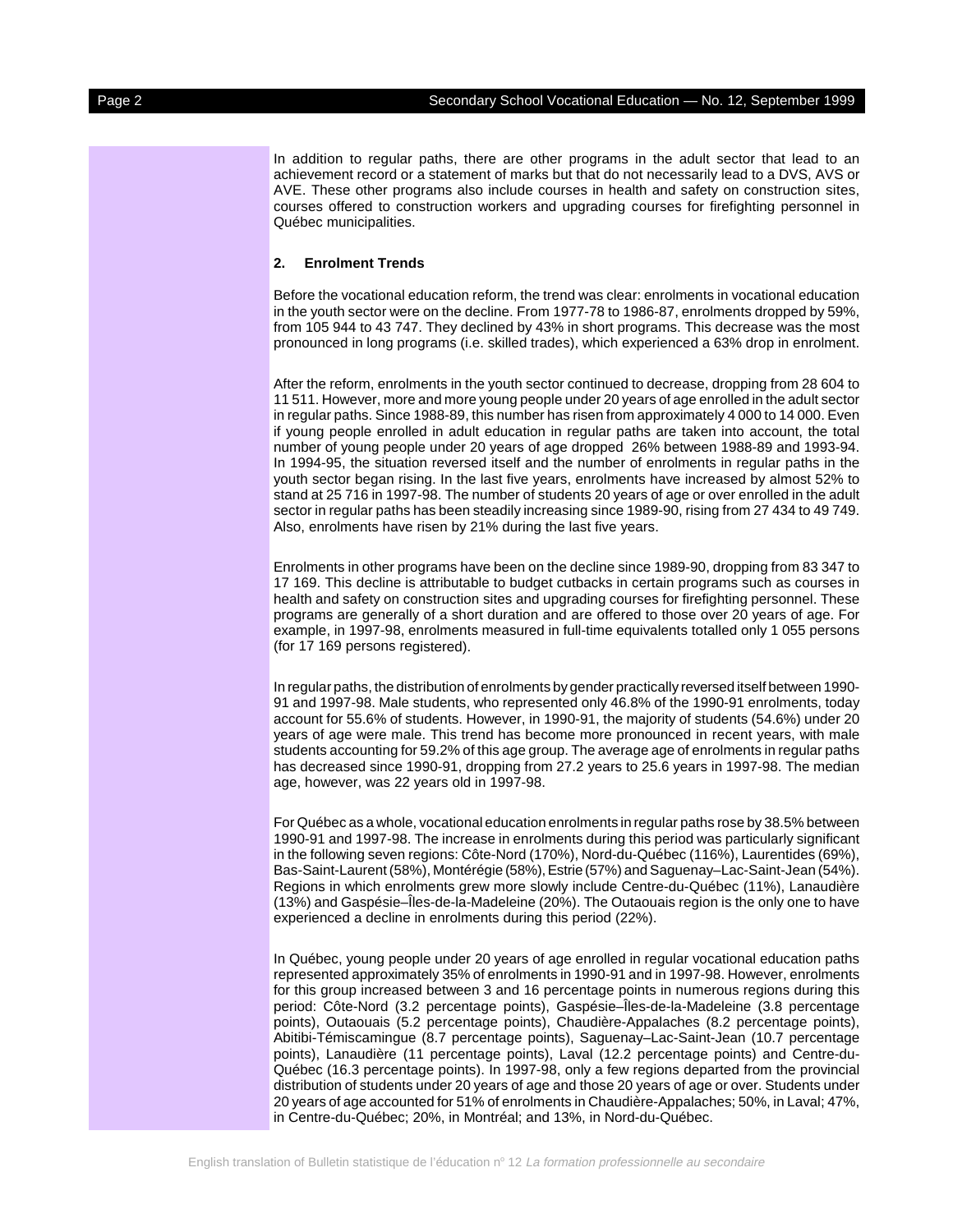School boards, private schools and public institutions not under the responsibility of the Ministère de l'Éducation offer vocational education courses. However, close to 97% of students in regular paths attend training centres run by school boards. Courses are offered in French, and some are also offered in English. Students studying in French represent 91.6% of enrolments.

For 1997-98, enrolments could be broken down as follows: 89.7% in programs leading to a DVS; 8.9% in programs leading to an AVS; and only 1.4% in semi-skilled programs leading to an AVE. It should be noted that in 1990-91, enrolments in AVS programs accounted for only 4.1% of all vocational education enrolments.

Between 1990-91 and 1997-98, the percentage change in enrolments differed greatly according to sector of activity. Of those sectors with 3 000 or more students, three had enrolments that declined or remained stable during this period: Administration, Commerce and Computer Technology (0.4%); Buildings and Public Works (- 9%); and Health Services (- 20%). However, the following sectors with 3 000 or more students had significant increases in enrolments: Food Services and Tourism (167%); Mechanical Manufacturing (148%); Metallurgical Technology (122%); Motorized Equipment Maintenance (75%); Beauty Care (63%); and Electrotechnology (34%). Female students are concentrated in four "traditional" sectors of activity: Administration, Commerce and Computer Technology; Food Services and Tourism; Health Services; and Beauty Care. In 1990-91, 88% of female students were enrolled in these sectors, compared with 81% today. During the same period, the percentage of female students increased in male-dominated sectors such as Woodworking and Furniture Making; Electrotechnology; Land Use Planning and the Environment; Mechanical Manufacturing; and Metallurgical Technology.

#### **3. Graduation Trends**

The number of diplomas awarded in vocational education virtually doubled between 1989-90 and 1996-97, rising from 16 002 to 28 910. The number of diplomas awarded to students under 20 years of age, however, declined by 43% between 1989-90 and 1994-95. During the last three years, however, the number of diplomas awarded to young people has increased by more than 41%.

In 1989-90, male students accounted for 51.8% of graduates; their number has increased in recent years and today they represent 55.8% of graduates. Roughly the same distribution exists for graduates under 20 years of age.

Up until 1992-93, diplomas were still being awarded for long vocational programs. However, since 1989-90, the number of DVSs and AVSs awarded has grown steadily. It should be noted that in 1989-90, the AVS accounted for only 7.6% of the diplomas awarded, whereas today it represents 14.9%.

Between 1989-90 and 1996-97, the percentage change in the number of diplomas awarded differed greatly depending on the sector of activity. Statistics for sectors with 2 000 or more diplomas awarded show that the number of diplomas awarded rose by less than 50% in three sectors [Buildings and Public Works (1.0%); Electrotechnology (34.0%); and Health Services (39.2%)] and rose by more than 50% in four sectors [Beauty Care (63.9%); Administration, Commerce and Computer Technology (82.4%); Motorized Equipment Maintenance (98.9%); and Food Services and Tourism (120.4%)]. As already mentioned, female students are concentrated in four "traditional" sectors of activity. Also, in 1989-90, 88.1% of female students earned a diploma in these sectors, whereas in 1996-97, the rate dropped to 84.6%.

#### **4. Enrolment in Secondary School Vocational Education**

In 1997-98, 16.9% of students under the age of 20 enrolled in vocational education programs. This is a slight decrease compared with 1996-97 (17.3%). Since 1984-85, the proportion of persons who already had an SSD and enrolled in vocational education programs has, for the most part, risen steadily and stood at 10.5% in 1997-98.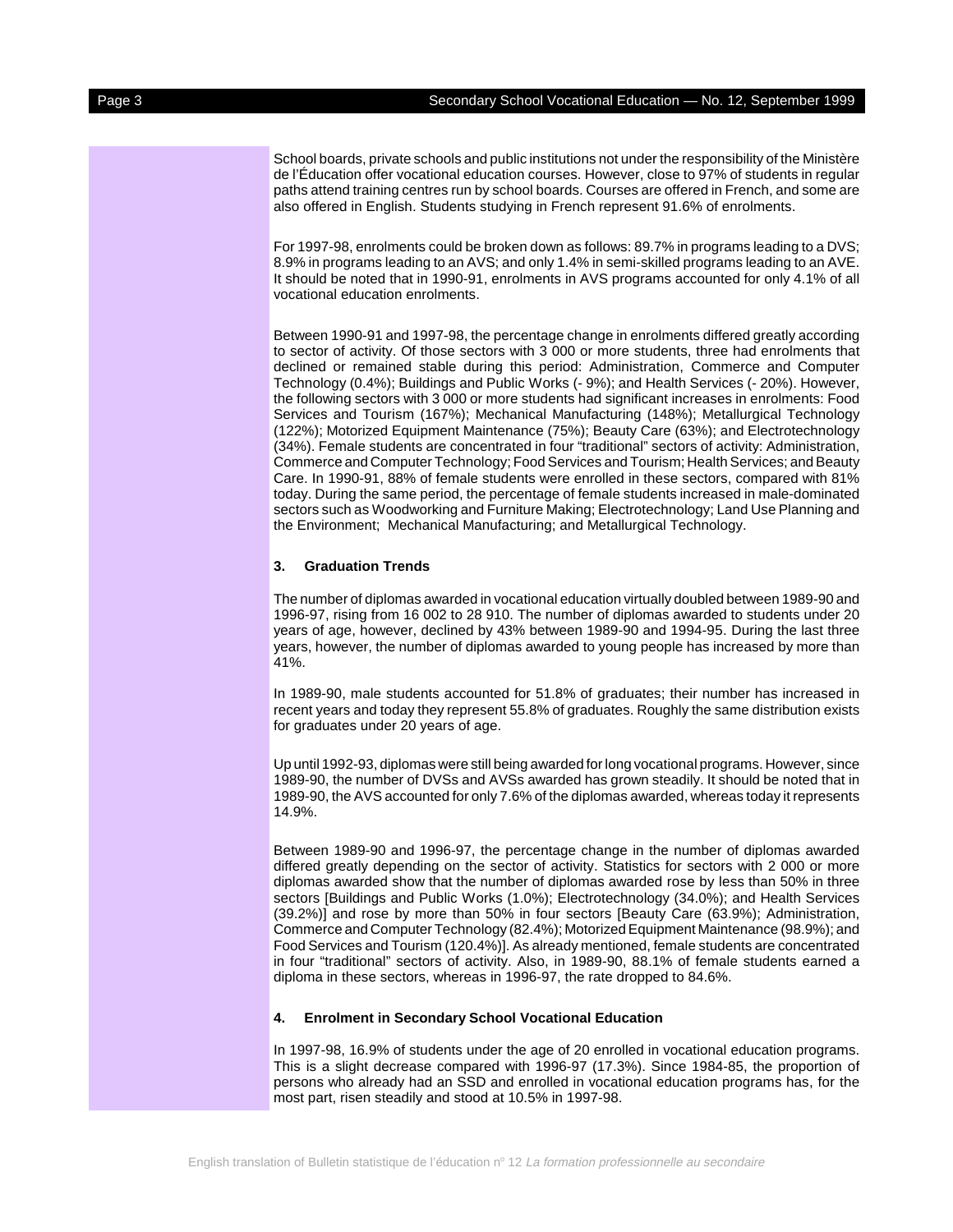Because short vocational programs were phased out, most students who would have opted for this path in the past are now enrolled in individualized paths for learning, more specifically, in work skills and life skills education programs, which are part of general education. In 1997-98, students without an SSD accounted for 6.4% of enrolments and represented only 38% of students under the age of 20 who were enrolled in vocational education.

Vocational education programs have traditionally attracted more boys than girls. In 1997-98, 19.6% of boys opted for this path, compared with 14.0% of girls. This situation applies equally to students who had a diploma and to those who did not. This gives some indication of what has been occurring in general education in the youth sector, where girls tend to stay in school longer. Boys more often leave general education and the youth sector and are more likely to enrol in vocational education programs than girls.

#### **5. Graduation from Secondary School Vocational Education Programs**

Results for 1997-98 suggest that 23 out of 100 young Quebecers can expect to earn a vocational education<sup>1</sup> diploma<sup>2</sup> in secondary school. This group includes 16 persons who already have a first SSD in general education. Since the beginning of the vocational education reform in 1987-88, a growing number of persons have earned a vocational education diploma after having obtained a diploma in general education.

In 1997-98, the probability of students in the youth sector or those under the age of 20 in the adult sector earning a first secondary-level diploma in vocational education was 1.8%, compared with over 16% in 1977-78. This confirms that one's first secondary-level diploma is less and less likely to be a vocational education diploma and that students in the youth sector or those under the age of 20 in the adult sector who obtain a first secondary-level diploma are most likely to do so in general education (69.7% in 1997-98).

The very nature of vocational education diplomas has also changed. Short vocational programs have been phased out in favour of general education. The basic difference between a DVS and its predecessor, the Long Vocational Diploma, is that the DVS deals exclusively with vocational education, since all the general education components of the old vocational programs have been transferred to the courses leading to an SSD.

The difference between male and female students is much less pronounced than in general education. Nevertheless, more male than female students enrol in vocational education.

In 1994-95, 4 617 vocational education diplomas<sup>3</sup> were awarded to students under 20 years of age. The Ministère's objective is to quadruple this number before the year 2000, that is, to award 18 500 diplomas. In 1996-97, 6 983 diplomas were awarded.

<sup>1.</sup> The diplomas considered here are the Short Vocational Diploma, the Long Vocational Diploma, the Secondary School Vocational Certificate (SSVC), the Diploma of Vocational Studies (DVS), the Attestation of Vocational Specialization (AVS), the Attestation of Vocational Education (AVE) and other Secondary School Diplomas (SSDs) with mention of vocational specialty.

<sup>2.</sup> Figures refer to the probability of earning a first secondary school vocational diploma. This rate includes only the first secondary school vocational diplomas earned. This indicator is a measure of the proportion of students in a generation that stay in school until they have earned a vocational education diploma.

<sup>3.</sup> This includes all vocational education diplomas earned by a student, be it the first, second, third, and so on. The other statistics in this section deal only with the first vocational education diploma, which may be the first diploma earned at the secondary level or the diploma earned after having obtained an SSD in general education.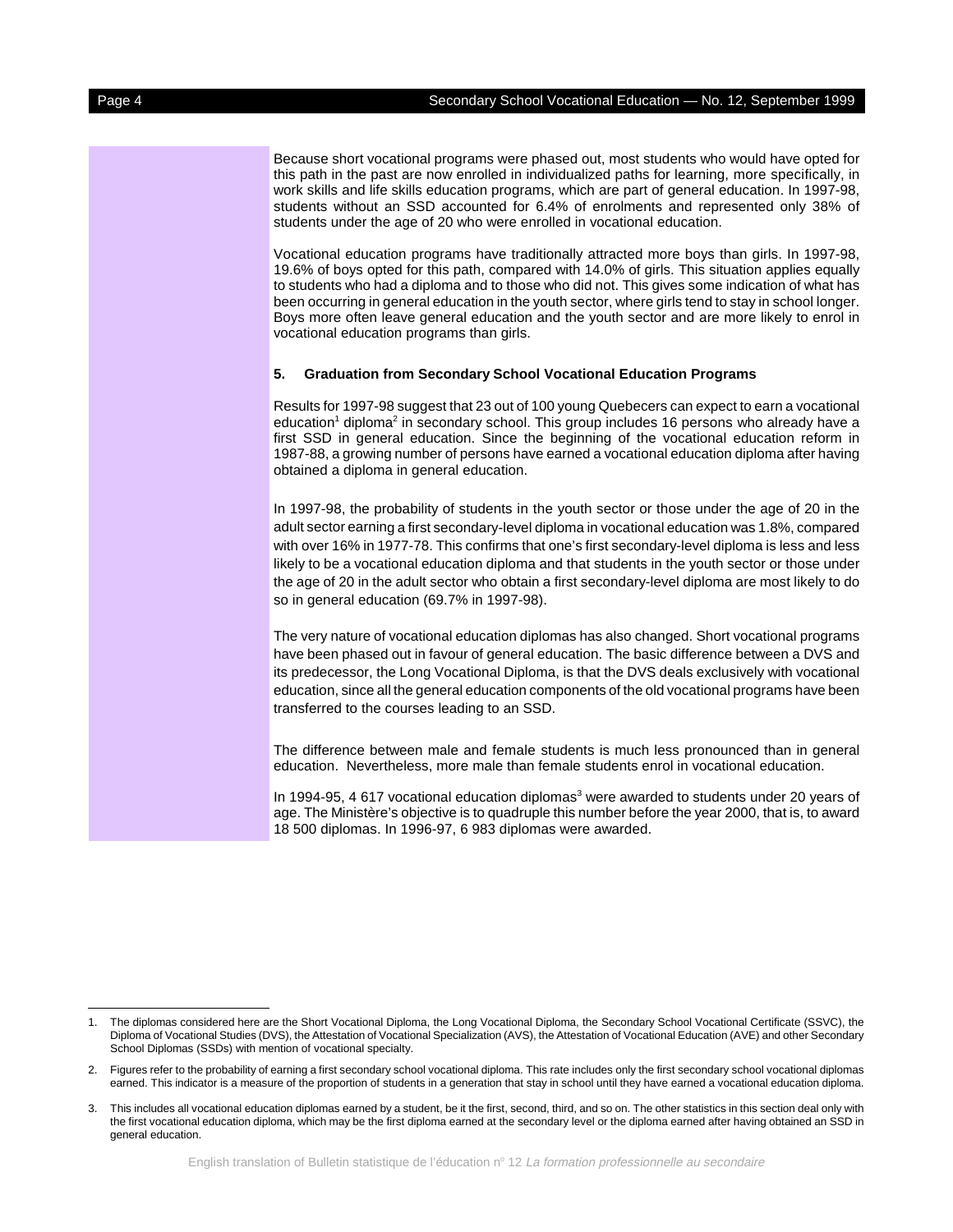#### 6. Success<sup>1</sup> in Secondary School Vocational Education

6.1 Overall Results

In 1996-97, 78.5% of students in vocational education who are truly considered to be working toward a diploma (i.e. those enrolled on a full-time basis<sup>2</sup>) and who completed their studies that year earned a diploma.

Since the beginning of the vocational education reform in 1987-88, the percentage of students who earn a diploma has increased appreciably. For example, at the end of 1996-97, the graduation rate for programs leading to a DVS was 67.0%, compared with 53.8% in 1990-91 (43.4% in 1988-89). The graduation rate does not seem to have increased much when compared with the figures for long vocational programs at the beginning of the 1980s, but it should be remembered that data on long vocational programs concerned only the youth sector. If only fulltime students are considered, progress is more evident. As noted earlier, 78.5% of full-time students graduated in 1996-97, compared with 56.3% in 1980-81. The respective graduation rates for programs leading to a DVS were 79.3% and 61.8%.

In vocational education, a significant number of students enroll on a part-time basis or in other programs. These students are generally not looking to earn a diploma but rather are seeking to upgrade their skills while often already in the work force. It is therefore normal that few of them actually earn a diploma. Consequently, if we consider all students leaving vocational education, regardless of the program or attendance status, then 54.2% graduated in 1996-97, compared with 46.6% in 1980-81. This increase can be explained by greater enrolment in recent years on the part of certain categories of students whose success rate, as measured here, is higher.

Even if figures regarding part-time studies are not substantive, the proportion of students in this situation is sufficiently significant for the outcome of their studies to be known. Thus, more than one in five part-time students enrolled in programs leading to a DVS graduate (22.8% in 1996-97). In other words, 8% of students graduating from a DVS program studied on a part-time basis.

There was a significant decline in the number of new enrolments in vocational education during the 1980s. Students are now required to spend more time in general education before being admitted into vocational education. General education graduates still have higher success rates in vocational education than students who do not already have a diploma. This, in large part, explains the higher overall success rate in recent years.

Male and female students had varying degrees of differences in their success rates, depending on the year in question. In programs leading to a DVS, the success rate of male students was 2 to 10 percentage points higher than that of female students. Moreover, there were fewer female students enrolled part-time and in other programs.

#### 6.2 Results by Sector of Activity

For the sectors of activity with 1 000 or more graduates (DVS), five sectors had success rates that increased from 1990-91 to 1996-97 (Administration, Commerce and Computer Technology; Food Services and Tourism; Buildings and Public Works; Mechanical Manufacturing; and Motorized Equipment Maintenance), whereas success rates for the Electrotechnology, Health Services and Beauty Care sectors remained relatively stable. Success rates rose in sectors with fewer than 1 000 graduates (DVS), except for the Communications and Documentation and Maintenance Mechanics sectors, where the rates varied little. However, the success rates dropped in the Fashion, Leather and Textiles, and Forestry and Pulp and Paper sectors. If 1990-91 is not counted, the success rate for the Fashion, Leather and Textiles sector rose between 1991-92 and 1996-97.

Success in vocational education is measured here by the ratio of new graduates to all vocational education students leaving secondary school with or without a diploma. The diplomas counted are those earned during or at the end of the last year of enrolment or the following year, when the student has not re-enrolled. Students are considered to have left school without a diploma when they have been absent for a period of at least two years following the last year of enrolment.

<sup>2.</sup> Refers to students enrolled for 270 or more course hours per year.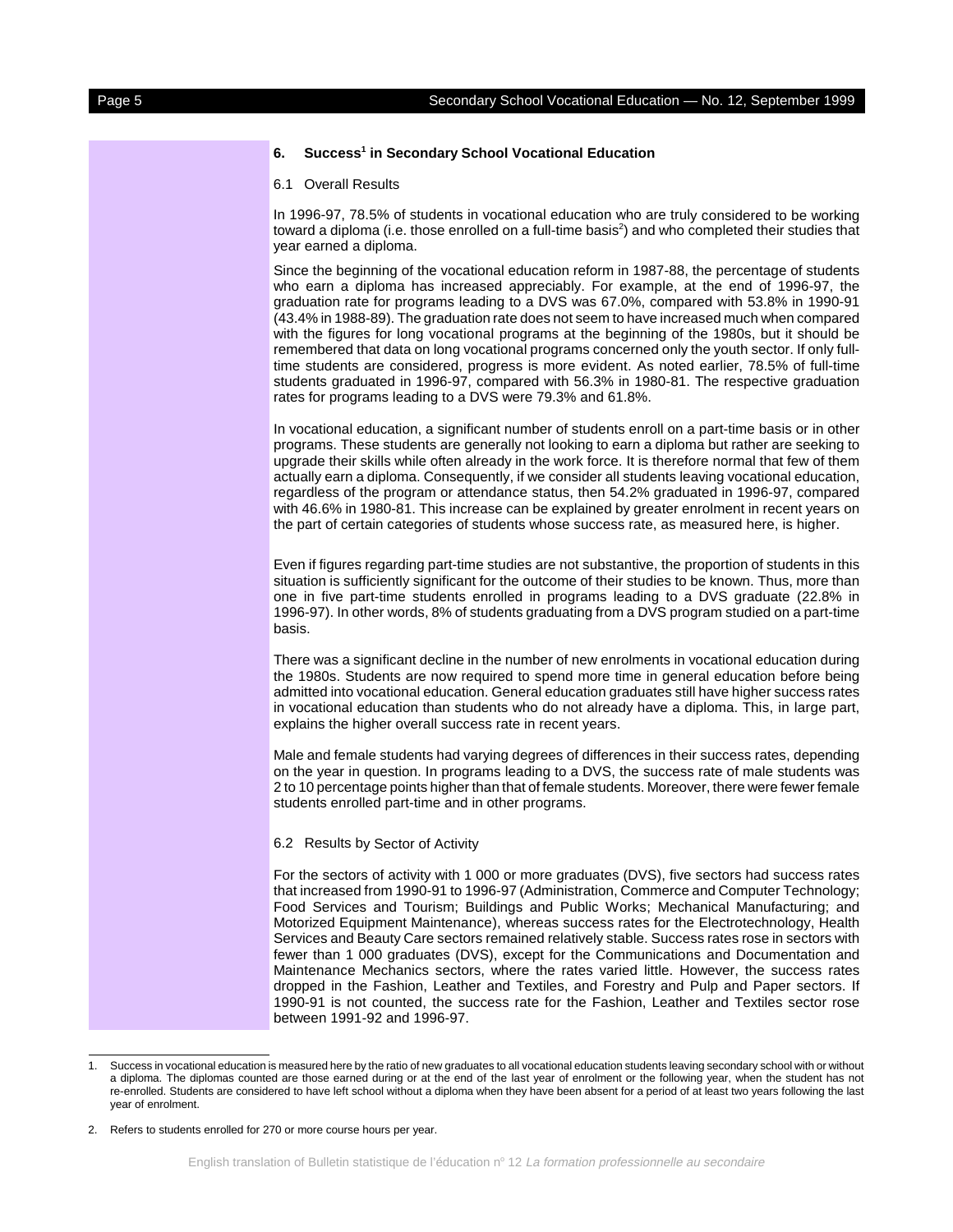The success rate for all programs leading to a DVS in 1996-97 was 67.0%. The following sectors had lower rates: Administration, Commerce and Computer Technology (52.3%); Chemistry and Biology (53.6%); Arts (54.9%); Woodworking and Furniture Making (63.8%); Forestry and Pulp and Paper (64.6%); Metallurgical Technology (64.8%); and Fashion, Leather and Textiles (65.9%). The Administration, Commerce and Computer Technology sector had the lowest rate because it includes a significant proportion of part-time students who are not necessarily working toward a diploma.

In sectors with a strong concentration of female students and in sectors where there are as many female students as male students, the female students do better than their male colleagues. The sectors in question are Administration, Commerce and Computer Technology; Agriculture and Fisheries; Food Services and Tourism; Arts; Communications and Documentation; Health Services; and Beauty Care.

In the male-dominated sectors, the success rate for the male students is generally higher. This is particularly true in the sectors with the highest enrolments such as Buildings and Public Works; Electrotechnology; Motorized Equipment Maintenance; Mechanical Manufacturing; and Maintenance Mechanics. However, female students had higher success rates in the following sectors where male students are in the majority: Woodworking and Furniture Making; Land Use Planning and the Environment; Forestry and Pulp and Paper; Metallurgical Technology; and Transportation.

Overall, the success rates are higher for programs leading to an AVS than for programs leading to a DVS. There are few female students, however, except in the Administration, Commerce and Computer Technology, Beauty Care, and Food Services and Tourism sectors. In the first two sectors, female students also had the highest success rates.

### **Conclusion**

Enrolment of students under 20 years of age in regular vocational education paths declined steadily between 1977-78 and 1993-94. However, in the last five years, enrolments have risen by more than 50% for a total of close to 26 000 students. The number of diplomas awarded in the youth sector also increased by close to 40% from 1994-95 to 1996-97, with roughly 6 600 diplomas awarded in 1996-97. The objective of the Ministère de l'Éducation is to award 18 500 diplomas in the year 2000.

In 1997-98, 16.9% of young people under 20 years of age enrolled in vocational education, 62% of whom already had an SSD. In 1997-98, 22.9% of a generation could expect to earn a vocational education diploma in the youth and adult sectors. Except for 1982-83, this is the highest rate observed to date. At the end of 1996-97, the success rate for students enrolled fulltime in vocational education was 78.5% and it has remained stable since the beginning of the 1990s.

**For further information:** Jean-Pierre Dufort (418) 644-5715<br>André Lespérance (418) 644-2532 André Lespérance Pierre Ducharme (418) 644-8697

**Other Education** &**[Statistics Bulletins](http://www.meq.gouv.qc.ca)** Lespérance, André. Level of Graduation Upon Leaving the Education System, **No. 1, November 1997**.

**available:** Demers, Marius. Statutory Salaries and Teaching Time of Teachers in Public Elementary and Lower Secondary Schools: A Comparison of Québec and OECD Countries, **No. 2, November 1997**.

> Demers, Marius. Educational Expenditure Relative to the GDP: A Comparison of Québec and OECD Countries, **No. 3, June 1998.**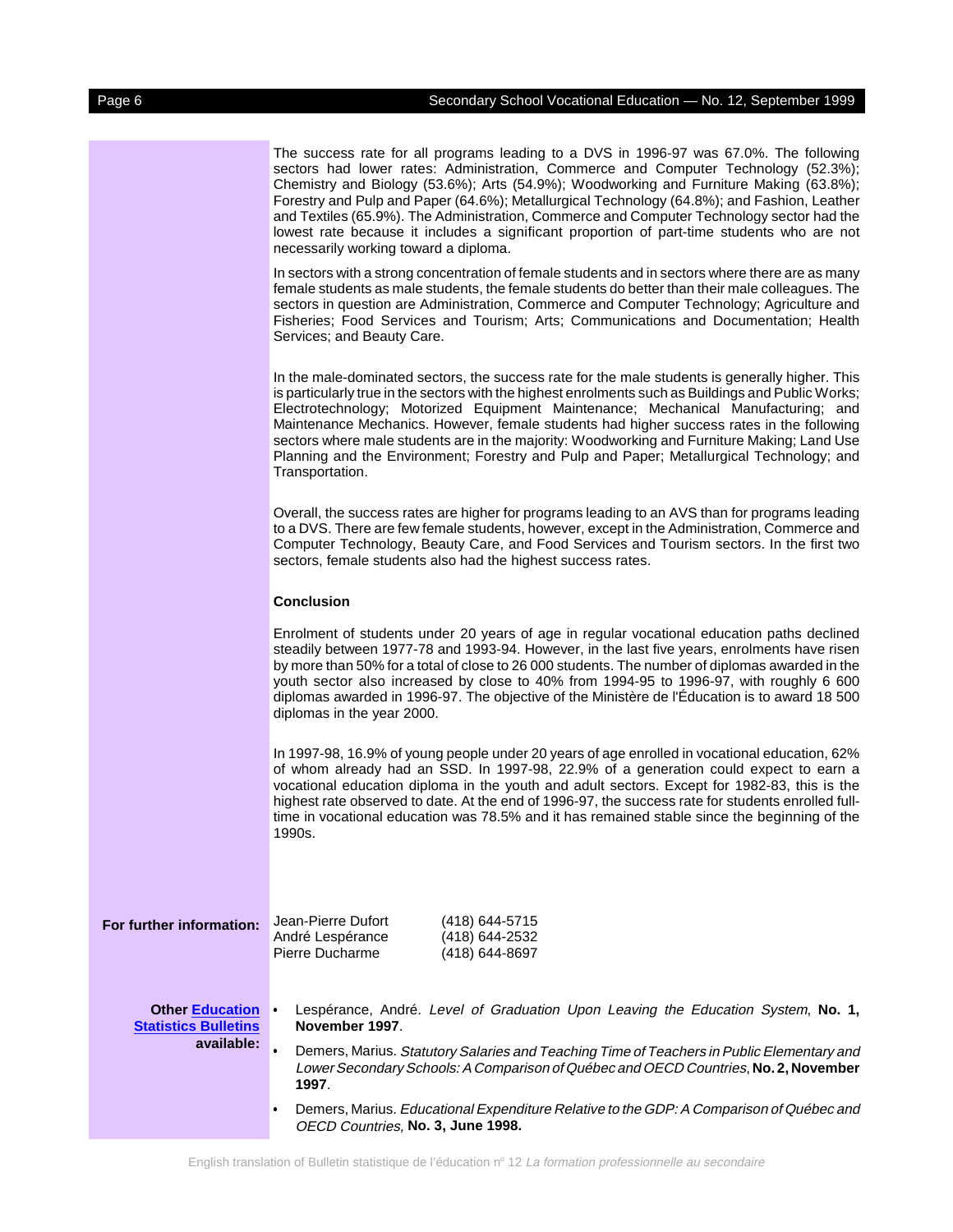- & Maheu, Robert. Graduation from Secondary School, College and University in 1995: A Comparison of Québec and OECD Countries, **No. 4, June 1998**.
- $\bullet$  Beauchesne, Luc. Secondary Schools and College Graduates: A Sociodemographic Analysis, **No. 5, June 1998**.
- & St-Germain, Claude. Québec Student Achievement in Mathematics and Science: An International Comparison, **No. 6, June 1998**.
- $\bullet$ Foucault, Diane. The Aboriginal School Population of Québec, **No. 7, September 1998**.
- $\bullet$ Demers, Marius. The Return on Investment in Education, **No. 8, November 1998**.
- Ouellette, Raymond. Projections of Teaching Staff in Québec School Boards: 1996-97 to 2008-09, **No. 9, February 1999**.
- $\bullet$  St-Germain, Claude. The Linguistic Situation in the Education Sector, 1997-98, **No. 10, March 1999**.
- St-Germain, Claude. Education Level of the Adult Populations of the Principal Cultural Communities of Québec in 1996, **No. 11, May 1999**.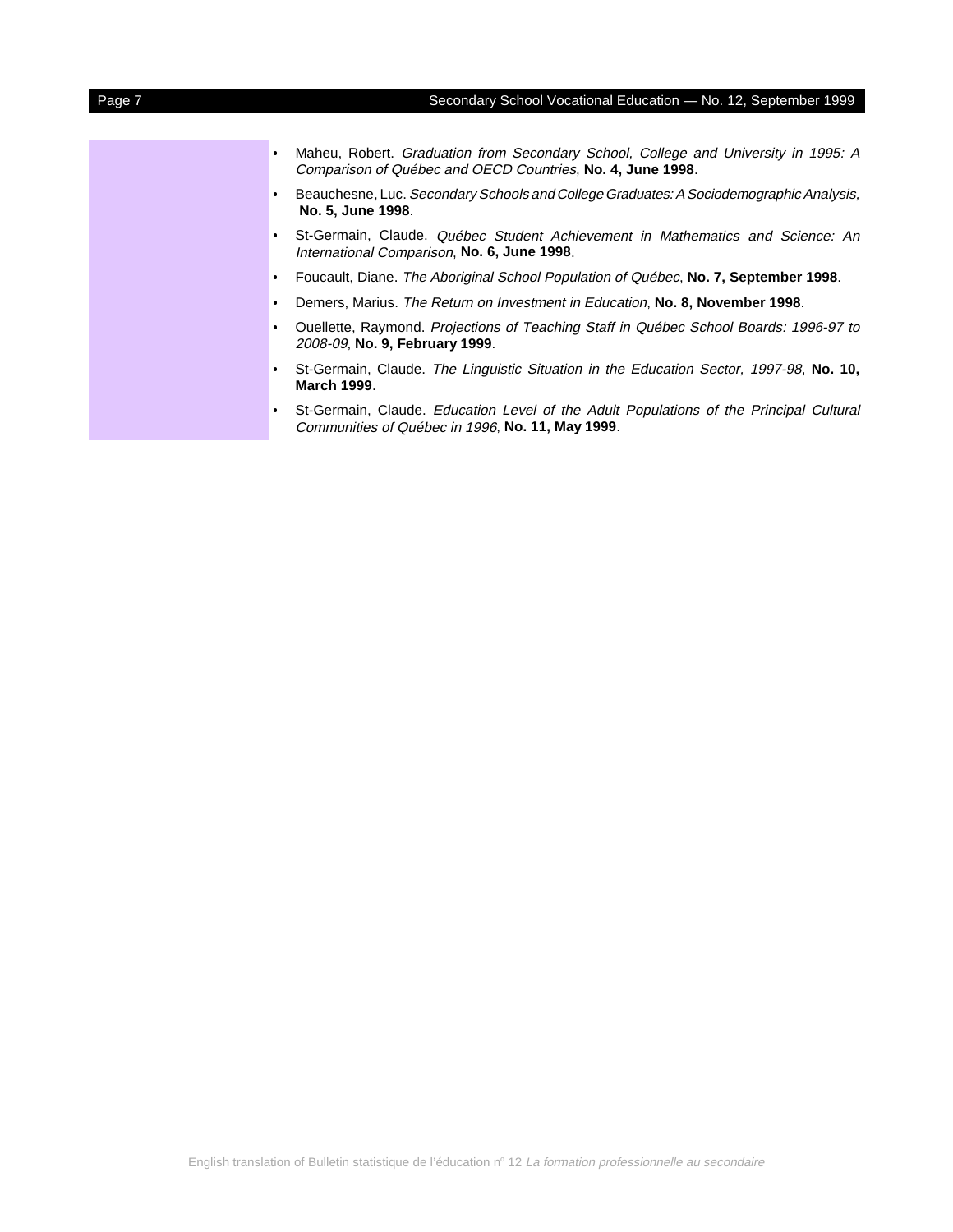### Page 8 Secondary School Vocational Education — No. 12, September 1999

**Table 1**

Vocational education enrolments $^1$  in the public and private school systems, by sector and path, 1977-78 to 1997-98 (all sources of funding)

|                           | 1977-78 | 1982-83 | 1986-87 | 1987-88 | 1990-91 | 1993-94 | 1996-97 | 1997-98 |
|---------------------------|---------|---------|---------|---------|---------|---------|---------|---------|
| <b>Youth Sector</b>       | 105 944 | 80 947  | 43747   | 28 604  | 14 601  | 7 5 3 7 | 10886   | 11 511  |
| DVS, SSVC, AVS and AVE    |         |         |         | 6794    | 14 601  | 7537    | 10886   | 11511   |
| Long vocational programs  | 84 638  | 62 643  | 31 519  | 11 708  |         |         |         |         |
| Short vocational programs | 21 306  | 18 304  | 12 228  | 10 102  |         |         |         |         |
| <b>Adult Sector</b>       | N/A     | 28 013  | 57 785  | 124 020 | 90 176  | 77 489  | 77 698  | 81 123  |
| DVS, SSVC, AVS and AVE    | N/A     | N/A     | N/A     | N/A     | 39 766  | 50 486  | 62 073  | 63 954  |
| Long vocational programs  | N/A     | N/A     | N/A     | N/A     | 117     |         |         |         |
| Other programs            | N/A     | N/A     | N/A     | N/A     | 50 293  | 27 003  | 15 625  | 17 169  |
| Total                     | N/A     | 108 960 | 92 860  | 152 624 | 104 777 | 85 026  | 88 584  | 92 634  |
| DVS, SSVC, AVS and AVE    | N/A     | N/A     | N/A     | N/A     | 54 367  | 58 023  | 72 959  | 75 4 65 |
| Long vocational programs  | N/A     | N/A     | N/A     | N/A     | 117     |         |         |         |
| Short vocational programs | N/A     | N/A     | N/A     | N/A     |         |         |         |         |
| Other programs            | N/A     | N/A     | N/A     | N/A     | 50 293  | 27 003  | 15 625  | 17 169  |

Sources: Déclaration des clientèles en formation professionnelle (DCFP);

Déclaration des clientèles scolaires (DCS);

Système d'information financière sur les clientèles adultes (SIFCA);

Système d'information du Ministère sur les effectifs adultes (SIMCA).

1. Includes only persons having taken courses for which credits are earned for certification purposes. Persons enrolled in more than one program in the same year are counted only once.

#### N/A: Data not available

DVS: Diploma of Vocational Studies; SSVC: Secondary School Vocational Certificate; AVS: Attestation of Vocational Specialization; AVE: Attestation of Vocational Education

**Table 2**

|         |                          | <b>Regular Paths</b>       |        | Other Programs           |                            |        |
|---------|--------------------------|----------------------------|--------|--------------------------|----------------------------|--------|
|         | under 20<br>years of age | 20 years of<br>age or over | Total  | under 20<br>years of age | 20 years of<br>age or over | Total  |
| 1988-89 | 22 836                   | 41833                      | 64 669 | 5 5 9 3                  | 66 754                     | 72 347 |
| 1989-90 | 18 596                   | 27 434                     | 46 030 | 6 2 2 3                  | 77478                      | 83701  |
| 1990-91 | 19469                    | 35 015                     | 54 484 | 4 1 2 3                  | 46 170                     | 50 293 |
| 1991-92 | 17855                    | 39 621                     | 57476  | 2 7 5 8                  | 31 249                     | 34 007 |
| 1992-93 | 17 066                   | 41 347                     | 58 413 | 2 2 0 7                  | 24 106                     | 26 313 |
| 1993-94 | 16871                    | 41 152                     | 58 023 | 1 609                    | 25 394                     | 27 003 |
| 1994-95 | 18 0 15                  | 41756                      | 59 771 | 1 640                    | 24 607                     | 26 247 |
| 1995-96 | 20 921                   | 46 029                     | 66 950 | 1455                     | 18 495                     | 19 950 |
| 1996-97 | 24 524                   | 48 435                     | 72 959 | 1 217                    | 14 408                     | 15 625 |
| 1997-98 | 25 716                   | 49 749                     | 75 465 | 1459                     | 15 710                     | 17 169 |

Sources: Déclaration des clientèles en formation professionnelle (DCFP);

Déclaration des clientèles scolaires (DCS);

Système d'information financière des clientèles adultes (SIFCA).

1. Includes only persons having taken courses for which credits are earned for certification purpose. Persons enrolled in more than one program in the same year are counted only once.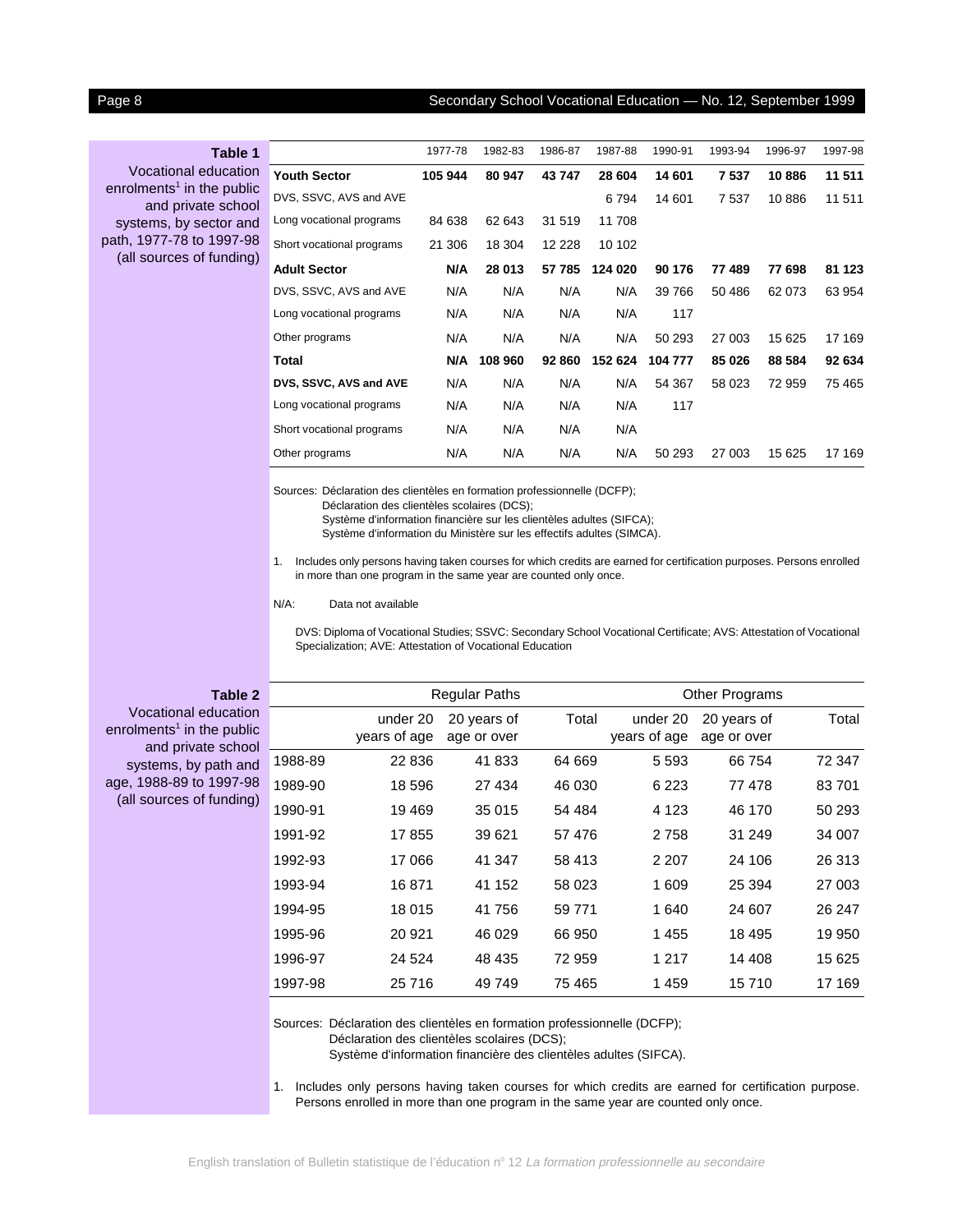## Page 9 Secondary School Vocational Education - No. 12, September 1999

**Table 3** Enrolments<sup>1</sup> in regular vocational education paths in the public and private systems, by age and gender, 1990-91 and 1997-98 (all sources of funding)

|                    | 1990-91           |      | 1997-98    |      |  |  |
|--------------------|-------------------|------|------------|------|--|--|
|                    | <b>Enrolments</b> | %    | Enrolments | %    |  |  |
| Under 20 years of  | 19 469            |      | 25 716     |      |  |  |
| age                |                   |      |            |      |  |  |
| Male               | 10 634            | 54,6 | 15 233     | 59,2 |  |  |
| Female             | 8 8 3 5           | 45,4 | 10 483     | 40,8 |  |  |
| 20 years of age or | 35 015            |      | 49 749     |      |  |  |
| over               |                   |      |            |      |  |  |
| Male               | 14 839            | 42,4 | 26 747     | 53,8 |  |  |
| Female             | 20 176            | 57,6 | 23 002     | 46,2 |  |  |
| <b>Total</b>       | 54 484            |      | 75 465     |      |  |  |
| Male               | 25 4 73           | 46,8 | 41 980     | 55,6 |  |  |
| Female             | 29 011            | 53,2 | 33 4 85    | 44,4 |  |  |
| Average age        | 27,2              |      | 25,6       |      |  |  |
| Male               | 25,2              |      | 24,8       |      |  |  |
| Female             | 29                |      | 26,6       |      |  |  |

Sources: Déclaration des clientèles en formation professionnelle (DCFP); Déclaration des clientèles scolaires (DCS).

1. Persons enrolled in more than one program in the same year are counted only once.

## **Table 4**

Enrolments<sup>1</sup> in regular vocational education paths in the public and private school systems, by age and administrative region, 1990-91 and 1997-98 (all sources of funding)

|                               |             | 1990-91        |         |             | 1997-98     |                |         |             |  |  |
|-------------------------------|-------------|----------------|---------|-------------|-------------|----------------|---------|-------------|--|--|
|                               |             | Enrolments     |         | %           |             | Enrolments     |         |             |  |  |
|                               | under<br>20 | 20 and<br>over | Total   | under<br>20 | under<br>20 | 20 and<br>over | Total   | under<br>20 |  |  |
| Gaspésie-Îles-de-la-Madeleine | 148         | 347            | 495     | 29,9        | 201         | 395            | 596     | 33,7        |  |  |
| Bas-Saint-Laurent             | 868         | 1 0 0 0        | 1868    | 46,5        | 1 2 6 4     | 1 6 9 4        | 2958    | 42,7        |  |  |
| Saguenay–Lac-Saint-Jean       | 962         | 2 4 0 6        | 3 3 6 8 | 28,6        | 2018        | 3 1 8 7        | 5 2 0 5 | 38,7        |  |  |
| Québec                        | 2 5 6 2     | 3897           | 6459    | 39,7        | 2752        | 5836           | 8588    | 32,0        |  |  |
| Chaudière-Appalaches          | 1 3 2 2     | 1783           | 3 1 0 5 | 42,6        | 2070        | 2 0 0 5        | 4 0 7 5 | 50,8        |  |  |
| Mauricie                      | 788         | 1 2 6 0        | 2 0 4 8 | 38,4        | 1 0 4 1     | 1572           | 2613    | 39,8        |  |  |
| Centre-du-Québec              | 620         | 1 3 9 8        | 2018    | 30,7        | 1 0 5 0     | 1 1 8 5        | 2 2 3 5 | 47,0        |  |  |
| Estrie                        | 1 0 8 4     | 1 1 5 3        | 2 2 3 7 | 48,5        | 1 4 7 9     | 2 0 3 7        | 3516    | 42,1        |  |  |
| Montérégie                    | 3 0 5 4     | 4588           | 7642    | 40,0        | 4 0 5 4     | 5840           | 9894    | 41,0        |  |  |
| Montréal                      | 3695        | 8 4 9 5        | 12 190  | 30,3        | 3927        | 15 327         | 19 254  | 20,4        |  |  |
| Laval                         | 1 2 2 7     | 1981           | 3 2 0 8 | 38,2        | 1 5 5 4     | 3 0 8 1        | 4635    | 50,4        |  |  |
| Lanaudière                    | 556         | 1 1 1 8        | 1674    | 33,2        | 835         | 1 0 5 2        | 1887    | 44,3        |  |  |
| Laurentides                   | 965         | 1 2 5 6        | 2 2 2 1 | 43,4        | 1 3 5 4     | 2 3 9 6        | 3750    | 36,1        |  |  |
| Outaouais                     | 837         | 2804           | 3641    | 23,0        | 805         | 2 0 5 0        | 2855    | 28,2        |  |  |
| Abitibi-Témiscamingue         | 493         | 982            | 1 4 7 5 | 33,4        | 820         | 1 1 2 6        | 1946    | 42,1        |  |  |
| Côte-Nord                     | 251         | 362            | 613     | 40,9        | 431         | 547            | 978     | 44,1        |  |  |
| Nord-du-Québec                | 37          | 185            | 222     | 16,7        | 61          | 419            | 480     | 12,7        |  |  |
| Total                         | 19 469      | 35 015         | 54 484  | 35,7        | 25 716      | 49 749         | 75 465  | 34,1        |  |  |

Sources: Déclaration des clientèles en formation professionnelle (DCFP);

Déclaration des clientèles scolaires (DCS).

1. Persons enrolled in more than one program in the same year are counted only once.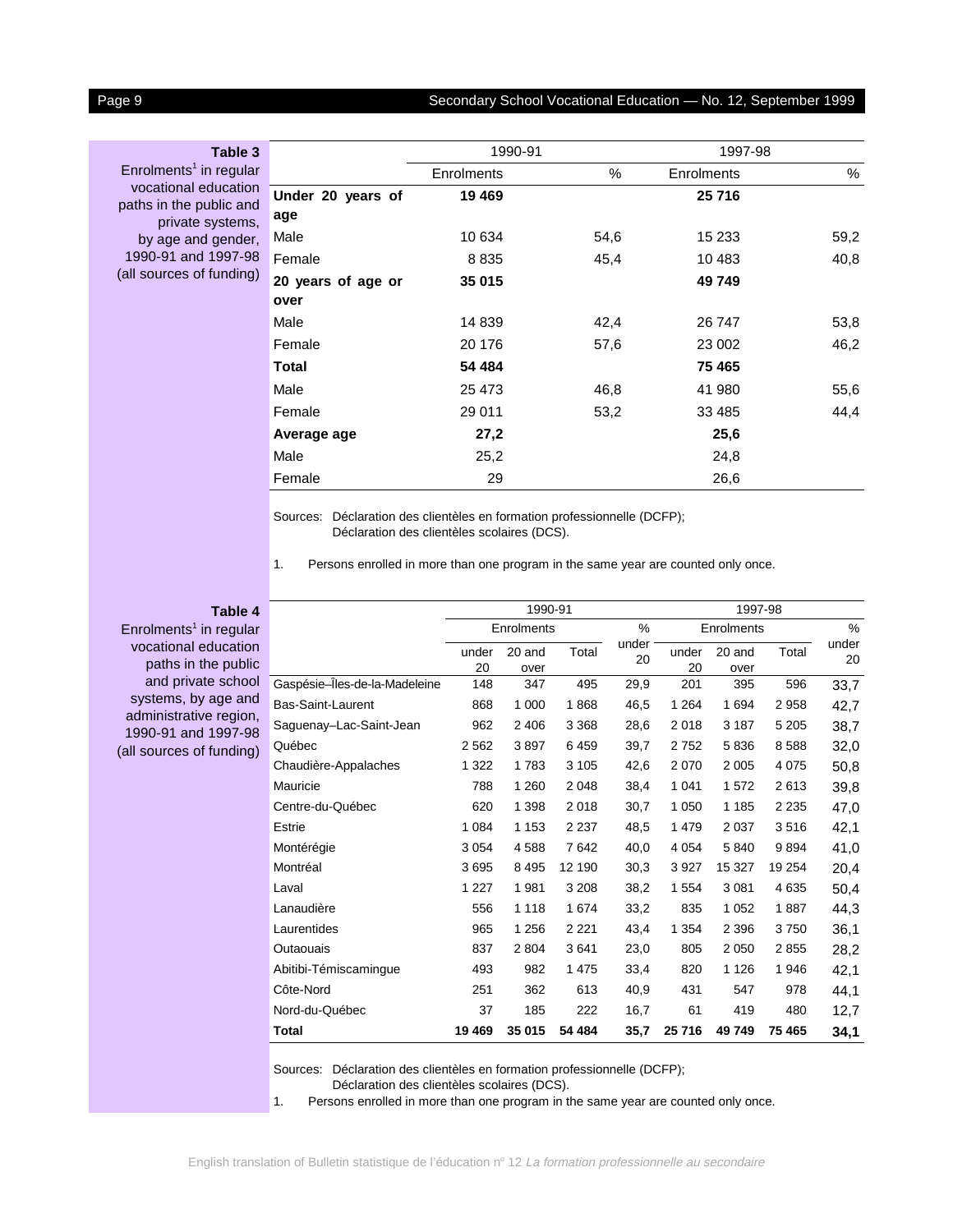## Page 10 Secondary School Vocational Education — No. 12, September 1999

| Table 5                            |
|------------------------------------|
| Enrolments <sup>1</sup> in regular |
| vocational education               |
| paths, by school                   |
| system and language                |
| of instruction,                    |
| 1990-91 and 1997-98                |
| (all sources of funding)           |

|                                                                                       |        | 1990-91 |        |                  | 1997-98 |         |        |                  |  |  |
|---------------------------------------------------------------------------------------|--------|---------|--------|------------------|---------|---------|--------|------------------|--|--|
|                                                                                       | French | English | Total  | $%$ in<br>French | French  | English | Total  | $%$ in<br>French |  |  |
| School boards                                                                         | 49 747 | 4 0 2 3 | 53 770 | 92,5             | 67 076  | 6 0 3 2 | 73 108 | 91,7             |  |  |
| Private schools                                                                       | 460    |         | 460    | 100,0            | 1 4 3 9 | 322     | 1761   | 81,7             |  |  |
| Public institutions<br>outside the jurisdiction<br>of the Ministère de<br>l'Éducation | 254    |         | 254    | 100,0            | 596     |         | 596    | 100,0            |  |  |
| Total                                                                                 | 50 461 | 4 0 2 3 | 54 484 | 92,6             | 69 111  | 6 3 5 4 | 75 465 | 91,6             |  |  |

Sources: Déclaration des clientèles en formation professionnelle (DCFP); Déclaration des clientèles scolaires (DCS).

1. Persons enrolled in more than one program in the same year are counted only once.

| Table 6                                              |                                                                                                                            |         | 1990-91 |              |      | 1997-98 |        |         |                |  |
|------------------------------------------------------|----------------------------------------------------------------------------------------------------------------------------|---------|---------|--------------|------|---------|--------|---------|----------------|--|
| Vocational education                                 |                                                                                                                            | Male    | Female  | Total        | $\%$ | Male    | Female | Total   | $\%$           |  |
| enrolments <sup>1</sup> in the<br>public and private | Long vocational program                                                                                                    | 65      | 52      | 117          | 0,2  |         |        |         |                |  |
| school systems,<br>by path and gender,               | Secondary School Vocational<br>Certificate (SSVC)                                                                          | 2646    | 2 2 7 9 | 4 9 2 5      | 8,7  |         |        |         |                |  |
| 1990-91 and 1997-98<br>(all sources of funding)      | Diploma of Vocational Studies<br>(DVS)                                                                                     | 22 471  | 27 044  | 49 515       | 87,0 | 39 260  | 32 482 | 71 742  | 89,4           |  |
|                                                      | DVS (Option 4)                                                                                                             |         |         |              |      | 41      | 6      | 47      | 0,1            |  |
|                                                      | DVS (Option 5)                                                                                                             |         |         |              |      | 110     | 38     | 148     | 0,2            |  |
|                                                      | DVS (apprenticeship scheme)                                                                                                |         |         |              |      | 11      | 1      | 12      | $\blacksquare$ |  |
|                                                      | Attestation of Vocational<br>Specialization (AVS)                                                                          | 1 5 2 0 | 808     | 2 3 2 8      | 4,1  | 4 4 1 2 | 2706   | 7 1 1 8 | 8,9            |  |
|                                                      | Attestation of Vocational Education<br>(AVE) (semi-skilled occupations)                                                    |         |         |              |      | 767     | 399    | 1 1 6 6 | 1,4            |  |
|                                                      | Total                                                                                                                      | 26 702  | 30 183  | 56 885 100,0 |      | 44 601  | 35 632 | 80 233  | 100,0          |  |
|                                                      | Déclaration des clientèles en formation professionnelle (DCFP);<br>Sources:<br>Déclaration des clientèles scolaires (DCS). |         |         |              |      |         |        |         |                |  |

1. Persons enrolled in more than one program in the same school year are counted only once for each path.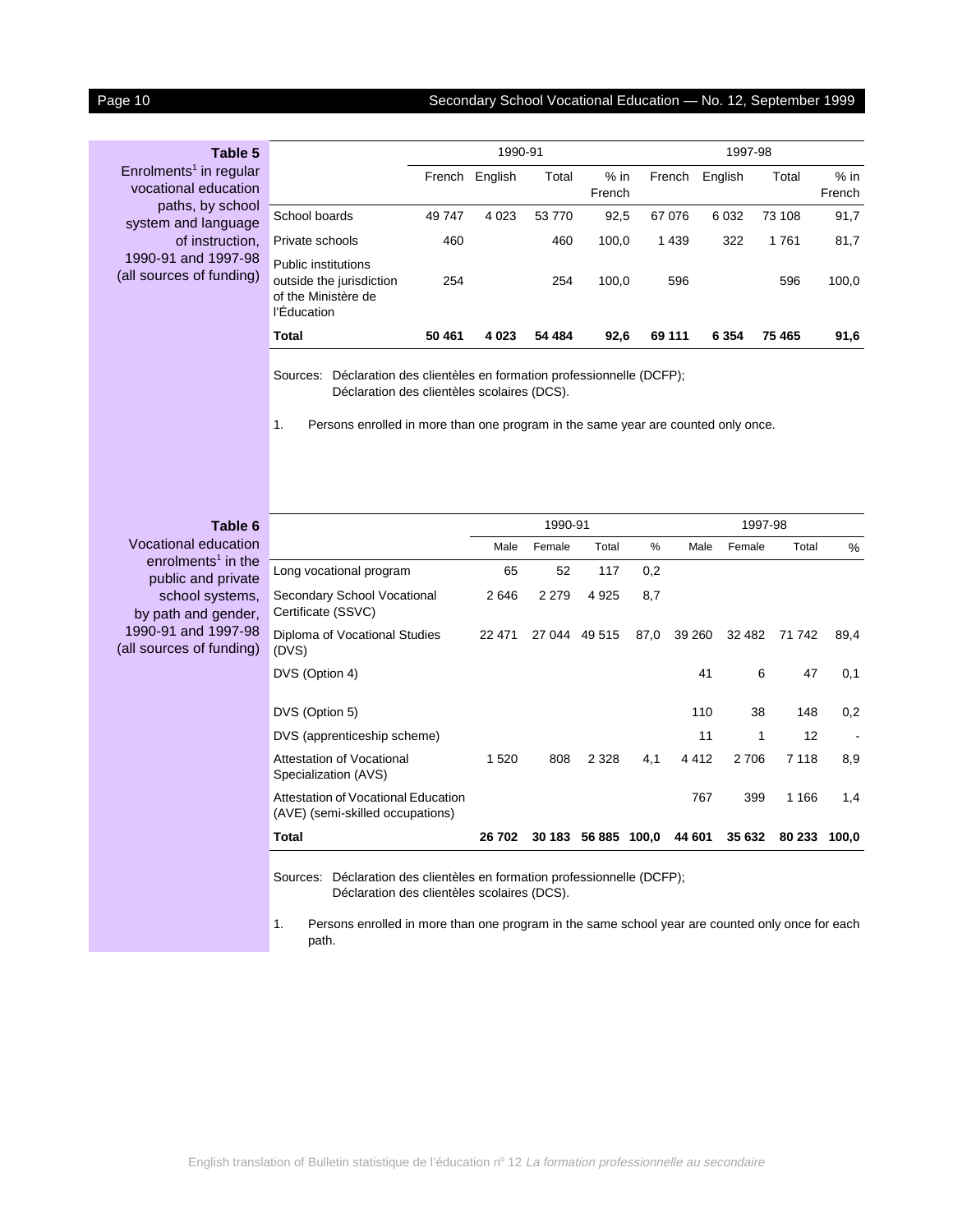## Page 11 Secondary School Vocational Education — No. 12, September 1999

| <b>Table 7</b><br>$Enrolments1$ in regular                                 | 1990-91<br>1997-98                                  |         |         |                 |         |         |                   | Percentage<br>Change<br><b>Between</b> |  |
|----------------------------------------------------------------------------|-----------------------------------------------------|---------|---------|-----------------|---------|---------|-------------------|----------------------------------------|--|
| vocational education<br>paths in the public and<br>private school systems, |                                                     | Male    | Female  | % of<br>Females | Male    | Female  | $%$ of<br>Females | 1990 and<br>1997<br>Enrolments         |  |
| by sector of activity and<br>gender, in 1990-91 and                        | Administration, Commerce<br>and Computer Technology | 2 2 7 2 | 18 075  | 88,8            | 4 0 4 4 | 16 382  | 80,2              | 0,4                                    |  |
| 1997-98 (all sources of                                                    | <b>Agriculture and Fisheries</b>                    | 332     | 588     | 63,9            | 1 1 0 9 | 1 2 6 2 | 53,2              | 157,7                                  |  |
| funding)                                                                   | Food Services and Tourism                           | 1 2 8 5 | 1 2 8 8 | 50,1            | 2 9 0 2 | 3 9 5 7 | 57,7              | 166,6                                  |  |
|                                                                            | Arts                                                | 261     | 936     | 78,2            | 211     | 1 0 4 4 | 83,2              | 4,8                                    |  |
|                                                                            | <b>Buildings and Public Works</b>                   | 4974    | 513     | 9,3             | 4515    | 497     | 9,9               | $-8,7$                                 |  |
|                                                                            | Woodworking and Furniture<br>Making                 | 245     | 46      | 15,8            | 818     | 208     | 20,3              | 252,6                                  |  |
|                                                                            | Chemistry and Biology                               | 146     | 19      | 11,5            | 69      | 29      | 29,6              | $-40,6$                                |  |
|                                                                            | Communications                                      |         |         |                 |         |         |                   |                                        |  |
|                                                                            | and Documentation                                   | 701     | 593     | 45,8            | 1 0 4 4 | 945     | 47,5              | 53,7                                   |  |
|                                                                            | Fashion, Leather and Textiles                       | 25      | 219     | 89,8            | 130     | 809     | 86,2              | 284,8                                  |  |
|                                                                            | Electrotechnology                                   | 5 2 0 2 | 160     | 3,0             | 6847    | 339     | 4,7               | 34,0                                   |  |
|                                                                            | <b>Motorized Equipment</b><br>Maintenance           | 4 200   | 180     | 4,1             | 7 3 3 4 | 332     | 4,3               | 75,0                                   |  |
|                                                                            | Land Use Planning and the                           |         |         |                 |         |         |                   |                                        |  |
|                                                                            | Environment                                         | 236     | 14      | 5,6             | 192     | 62      | 24,4              | 1,6                                    |  |
|                                                                            | Mechanical Manufacturing                            | 2 2 9 7 | 222     | 8,8             | 5611    | 629     | 10,1              | 147,7                                  |  |
|                                                                            | Forestry and Pulp and Paper                         | 352     | 43      | 10,9            | 1 3 3 1 | 167     | 11,1              | 279,2                                  |  |
|                                                                            | <b>Maintenance Mechanics</b>                        | 1 1 4 4 | 37      | 3,1             | 2 2 2 9 | 78      | 3,4               | 95,3                                   |  |
|                                                                            | Metallurgical Technology                            | 2 0 8 2 | 64      | 3,0             | 4 4 8 8 | 271     | 5,7               | 121,8                                  |  |
|                                                                            | Mining and Site Operations                          | 245     | 7       | 2,8             | 556     | 15      | 2,6               | 126,6                                  |  |
|                                                                            | <b>Health Services</b>                              | 481     | 3882    | 89,0            | 293     | 3 2 0 9 | 91,6              | $-19,7$                                |  |
|                                                                            | <b>Beauty Care</b>                                  | 92      | 3 2 7 0 | 97,3            | 142     | 5 3 2 0 | 97,4              | 62,5                                   |  |
|                                                                            | Transportation                                      | 130     | 27      | 17,2            | 736     | 77      | 9,5               | 417,8                                  |  |
|                                                                            | <b>Total</b>                                        | 26702   | 30 183  | 53,1            | 44 601  | 35 632  | 44,4              | 41,0                                   |  |

Sources: Déclaration des clientèles en formation professionnelle (DCFP);

Déclaration des clientèles scolaires (DCS).

1. Persons enrolled in more than one program in the same school year are counted only once for each path.

### **Table 8**

Number of vocational education diplomas awarded in the public and private school systems, by age and gender, 1989-90 to 1996-97

|                                    | 1989-90 | 1990-91 | 1991-92 | 1992-93   | 1993-94 | 1994-95   | 1995-96 | 1996-97  |
|------------------------------------|---------|---------|---------|-----------|---------|-----------|---------|----------|
| Under 20 years of age <sup>1</sup> | 8 1 4 4 | 7716    | 5602    | 5665      | 4810    | 4655      | 5 3 2 8 | 6579     |
| Male                               | 4 2 2 6 | 4 0 9 5 | 2941    | 2897      | 2 4 6 6 | 2 3 1 7   | 2975    | 3702     |
| Female                             | 3918    | 3621    | 2661    | 2768      | 2 3 4 4 | 2 3 3 8   | 2 3 5 3 | 2877     |
| 20 years of age or over            | 7858    | 10829   | 17 008  | 25 348    | 17 225  | 18 075    | 19 983  | 22 331   |
| Male                               | 4 0 6 5 | 5755    | 9592    | 14 0 39   | 9 2 5 2 | 9610      | 10 983  | 12 4 3 7 |
| Female                             | 3793    | 5074    | 7416    | 11 309    | 7973    | 8 4 6 5   | 9 0 0 0 | 9894     |
| <b>Total</b>                       | 16 002  | 18 545  | 22 610  | $31013^2$ | 22 035  | 22730     | 25 311  | 28 910   |
| Male                               | 8 2 9 1 | 9850    | 12 533  | 16 936    | 11 718  | 11<br>927 | 13 958  | 16 139   |
| Female                             | 7711    | 8695    | 10 077  | 14 077    | 10 317  | 10 803    | 11 353  | 12771    |

Source: Système de sanction des études appliquées au ministère de l'Éducation (SESAME).

1. This category includes the diplomas awarded in the youth sector and to those under 20 years of age in the adult sector.

2. As of 1992-93, approximately 8 800 SSVC graduates had also earned a DVS since the vocational education reform.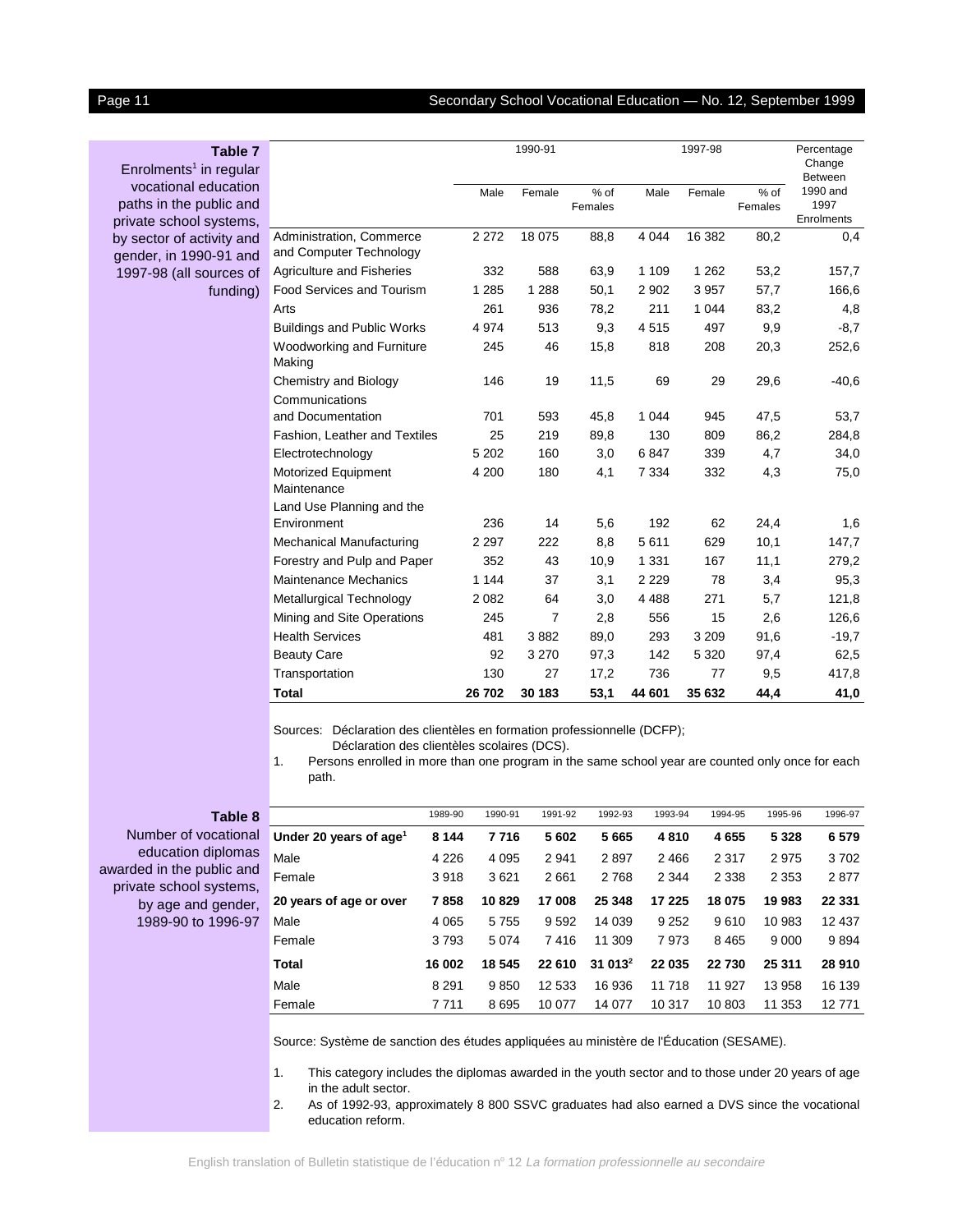## Page 12 Secondary School Vocational Education — No. 12, September 1999

| Table 9               |                               | 1989-90 | 1990-91 | 1991-92 | 1992-93            | 1993-94 | 1994-95 | 1995-96 | 1996-97 |
|-----------------------|-------------------------------|---------|---------|---------|--------------------|---------|---------|---------|---------|
| Number of vocational  | Short vocational              |         |         |         |                    |         |         |         |         |
| education diplomas    | program                       | 240     | 9       | 4       | 4                  | 3       | 1       |         |         |
| awarded in the public | Long vocational               | 3520    | 1 3 3 3 | 1 549   | 2 2 0 6            | 109     | 69      | 45      | 23      |
| and private school    | program                       |         |         |         |                    |         |         |         |         |
| systems, by path,     | Secondary School              |         |         |         |                    |         |         |         |         |
| 1989-90 to 1996-97    | <b>Vocational Certificate</b> |         |         |         |                    |         |         |         |         |
|                       | (SSVC)                        | 2 3 8 3 | 2714    | 3 3 4 0 | 2948               |         | 1       | 1       | 2       |
|                       | Diploma of Vocational         |         |         |         |                    |         |         |         |         |
|                       | Studies (DVS)                 | 8640    | 12 8 94 | 15 377  | 22 966             | 19 030  | 19664   | 21 650  | 23 915  |
|                       | Attestation of                |         |         |         |                    |         |         |         |         |
|                       | Vocational                    | 1 2 1 9 | 1 5 9 5 | 2 3 4 0 | 2889               | 2893    | 2995    | 3 3 7 3 | 4 3 0 9 |
|                       | Specialization (AVS)          |         |         |         |                    |         |         |         |         |
|                       | Attestation of                |         |         |         |                    |         |         |         |         |
|                       | <b>Vocational Education</b>   |         |         |         |                    |         |         | 241     | 661     |
|                       | (AVE)                         |         |         |         |                    |         |         |         |         |
|                       | <b>Total</b>                  | 16 002  | 18 545  | 22 610  | 31013 <sup>1</sup> | 22 035  | 22730   | 25 311  | 28 910  |

Source: Système de sanction des études appliquées au ministère de l'Éducation (SESAME).

1. As of 1992-93, approximately 8 800 SSVC graduates had also earned a DVS since the vocational education reform.

## **Table 10**

Number of vocational education diplomas awarded in the public and private school systems, by sector of activity and gender, 1989- 90 and 1996-97

|                                         |         | 1989-90 |                   |         | 1996-97 |                   | Percentage<br>Change in the<br>Number of                       |
|-----------------------------------------|---------|---------|-------------------|---------|---------|-------------------|----------------------------------------------------------------|
|                                         | Male    | Female  | $%$ of<br>Females | Male    | Female  | $%$ of<br>Females | <b>Diplomas Awarded</b><br>Between 1990 and<br>1997 Enrolments |
| Administration, Commerce                |         |         |                   |         |         |                   |                                                                |
| and Computer Technology                 | 167     | 3 4 2 0 | 95,3              | 1 3 6 2 | 5 1 8 1 | 79,2              | 82,4                                                           |
| <b>Agriculture and Fisheries</b>        | 76      | 169     | 69,0              | 407     | 532     | 56,7              | 283,3                                                          |
| <b>Food Services and Tourism</b>        | 607     | 691     | 53,2              | 1 2 9 6 | 1565    | 54,7              | 120,4                                                          |
| Arts                                    | 35      | 160     | 82,1              | 55      | 228     | 80,6              | 45,1                                                           |
| <b>Buildings and Public Works</b>       | 1846    | 101     | 5,2               | 1820    | 147     | 7,5               | 1,0                                                            |
| Woodworking and Furniture               |         |         |                   |         |         |                   |                                                                |
| Making                                  | 136     | 12      | 8,1               | 279     | 50      | 15,2              | 122,3                                                          |
| Chemistry and Biology                   | 20      |         |                   | 14      | 3       | 17,6              | $-15,0$                                                        |
| Communications                          |         |         |                   |         |         |                   |                                                                |
| and Documentation                       | 209     | 176     | 45,7              | 323     | 269     | 45,4              | 53,8                                                           |
| Fashion, Leather and<br><b>Textiles</b> | 5       | 91      | 94,8              | 43      | 185     | 81,1              | 137,5                                                          |
| Electrotechnology                       | 1586    | 24      | 1,5               | 2070    | 88      | 4,1               | 34,0                                                           |
| Motorized Equipment                     |         |         |                   |         |         |                   |                                                                |
| Maintenance                             | 1 4 3 8 | 42      | 2,8               | 2853    | 91      | 3,1               | 98,9                                                           |
| Land Use Planning and the               |         |         |                   |         |         |                   |                                                                |
| Environment                             | 87      | 8       | 8,4               | 83      | 26      | 23,9              | 14,7                                                           |
| Mechanical Manufacturing                | 516     | 48      | 8,5               | 1 6 2 5 | 140     | 7,9               | 212,9                                                          |
| Forestry and Pulp and Paper             | 259     | 31      | 10,7              | 465     | 43      | 8,5               | 75,2                                                           |
| Maintenance Mechanics                   | 396     | 11      | 2,7               | 739     | 27      | 3,5               | 88,2                                                           |
| Metallurgical Technology                | 478     | 26      | 5,2               | 1739    | 85      | 4,7               | 261,9                                                          |
| Mining and Site Operations              | 212     | 6       | 2,8               | 223     | 1       | 0,4               | 2,8                                                            |
| <b>Health Services</b>                  | 122     | 1 277   | 91,3              | 167     | 1781    | 91,4              | 39,2                                                           |
| <b>Beauty Care</b>                      | 17      | 1 4 0 8 | 98,8              | 54      | 2 2 8 1 | 97,7              | 63,9                                                           |
| Transportation                          | 79      | 10      | 11,2              | 522     | 48      | 8,4               | 540,4                                                          |
| <b>Total</b>                            | 8 2 9 1 | 7711    | 48,2              | 16 139  | 12771   | 44,2              | 80,7                                                           |

Source: Système de sanction des études appliquées au ministère de l'Éducation (SESAME).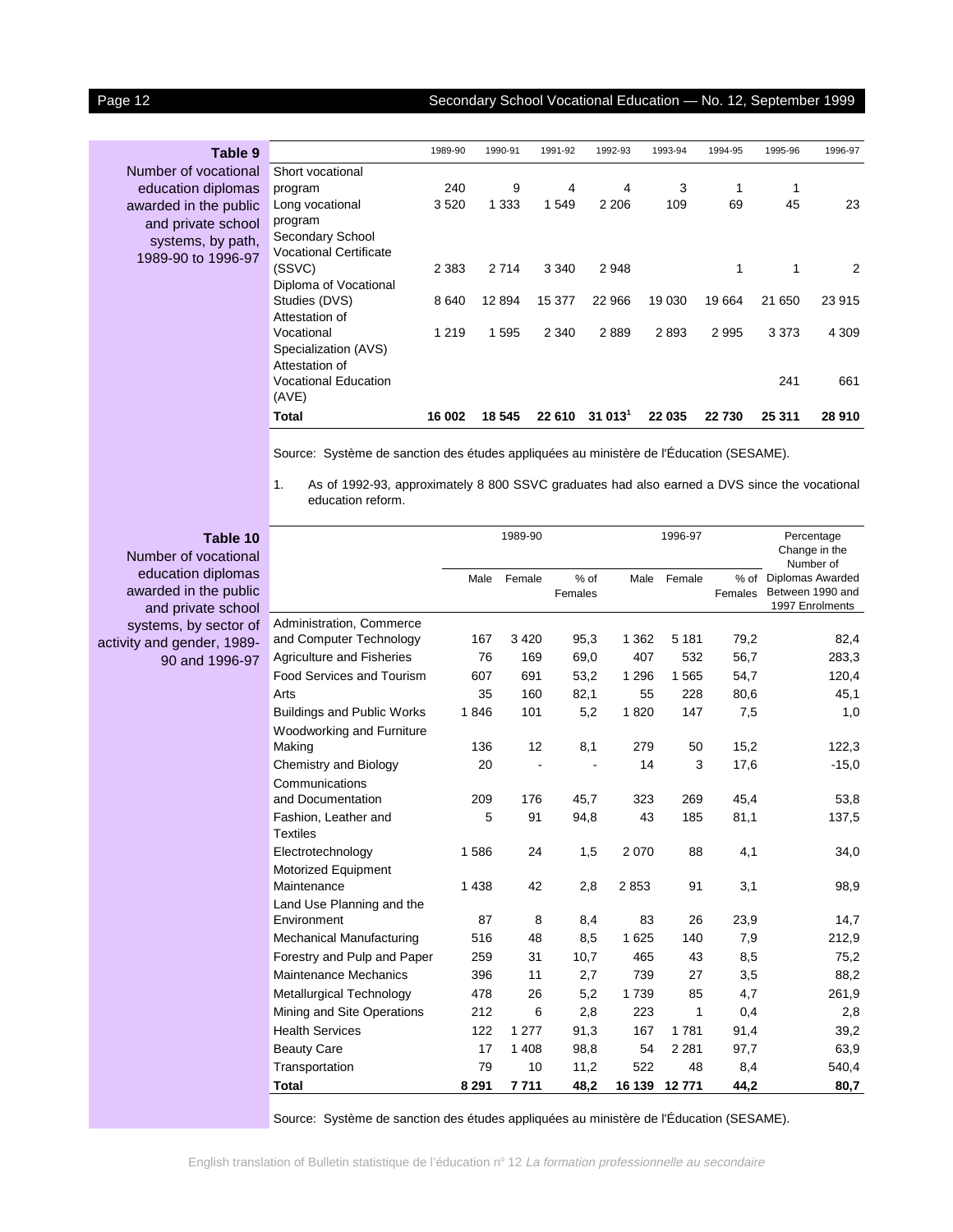## Page 13 Secondary School Vocational Education — No. 12, September 1999

Percentage of students under the age of 20 enrolled in vocational education in the youth and adult sectors, by gender, 1984-85 to 1997-98

|                                       | 1984-85 | 1989-90 | 1994-95 | 1995-96 | 1996-97 | 1997-98 |
|---------------------------------------|---------|---------|---------|---------|---------|---------|
| <b>MALE</b>                           |         |         |         |         |         |         |
| Short vocational program <sup>1</sup> | 11,9    |         |         |         |         |         |
| All other programs                    | 21,8    | 18,0    | 15,0    | 17,4    | 20,5    | 19,6    |
| Without an SSD                        | 18,2    | 11,5    | 6,6     | 7,2     | 8,7     | 8,3     |
| With an SSD                           | 3,6     | 6,5     | 8,4     | 10,2    | 11,8    | 11,3    |
| <b>FEMALE</b>                         |         |         |         |         |         |         |
| Short vocational program <sup>1</sup> | 5,2     |         |         |         |         |         |
| All other programs                    | 24,8    | 10,6    | 10,4    | 12,2    | 13,8    | 14,0    |
| Without an SSD                        | 19,1    | 5,0     | 3,4     | 3,7     | 4,0     | 4,3     |
| With an SSD                           | 5,7     | 5,5     | 7,0     | 8,5     | 9,8     | 9,7     |
| <b>BOTH</b>                           |         |         |         |         |         |         |
| Short vocational program <sup>1</sup> | 8,6     |         |         |         |         |         |
| All other programs                    | 23,3    | 14,4    | 12,8    | 14,8    | 17,3    | 16,9    |
| Without an SSD                        | 18,7    | 8,4     | 5,0     | 5,5     | 6,4     | 6,4     |
| With an SSD                           | 4,6     | 6,0     | 7,7     | 9,4     | 10,9    | 10,5    |

– : Not applicable

1. Most of the students in short vocational programs are young people without a diploma.

## **Table 12**

Probability of obtaining a vocational education diploma, by sector, age and gender, 1975-76 to 1997-98 (%)

|                                                              | 1975-76 | 1985-86 | 1990-91 | 1995-96 | 1996-97 | 1997-98 <sup>e</sup> |
|--------------------------------------------------------------|---------|---------|---------|---------|---------|----------------------|
| Youth sector or under 20 years of age in the<br>adult sector |         |         |         |         |         |                      |
| First diploma                                                | 9,4     | 8,8     | 2,8     | 1,3     | 1,7     | 1,4                  |
| After an SSD                                                 | 2,1     | 6,4     | 3,9     | 3,5     | 4,1     | 4,6                  |
| <b>Total</b>                                                 | 11,5    | 15,1    | 6,8     | 4,7     | 5,8     | 6,1                  |
| Male                                                         | 8,7     | 13,9    | 6,9     | 5,2     | 6,3     | 6,7                  |
| Female                                                       | 14,5    | 16,4    | 6,6     | 4,3     | 5,2     | 5,4                  |
| Adult sector: 20 years of age or over                        |         |         |         |         |         |                      |
| First diploma                                                | 1,4     | 1,9     | 3,1     | 4,9     | 5,1     | 5,1                  |
| After an SSD                                                 | 0,2     | 0,6     | 3,9     | 9,7     | 11,2    | 11,8                 |
| <b>Total</b>                                                 | 1,6     | 2,5     | 7,0     | 14,7    | 16,3    | 16,8                 |
| Male                                                         | 1,0     | 3,1     | 7,1     | 15,8    | 17,6    | 18,0                 |
| Female                                                       | 2,1     | 2,0     | 6,8     | 13,5    | 14,9    | 15,6                 |
| <b>Both</b>                                                  |         |         |         |         |         |                      |
| First diploma                                                | 10,8    | 10,7    | 5,9     | 6,2     | 6,8     | 6,5                  |
| After an SSD                                                 | 2,3     | 7,0     | 7,8     | 13,1    | 15,3    | 16,3                 |
| <b>Total</b>                                                 | 13,1    | 17,7    | 13,7    | 19,4    | 22,0    | 22,9                 |
| Male                                                         | 9,7     | 17,0    | 14,0    | 20,9    | 23,9    | 24,7                 |
| Female                                                       | 16,5    | 18,4    | 13,4    | 17,7    | 20,1    | 21,0                 |

e: Estimates

SSD: Secondary School Diploma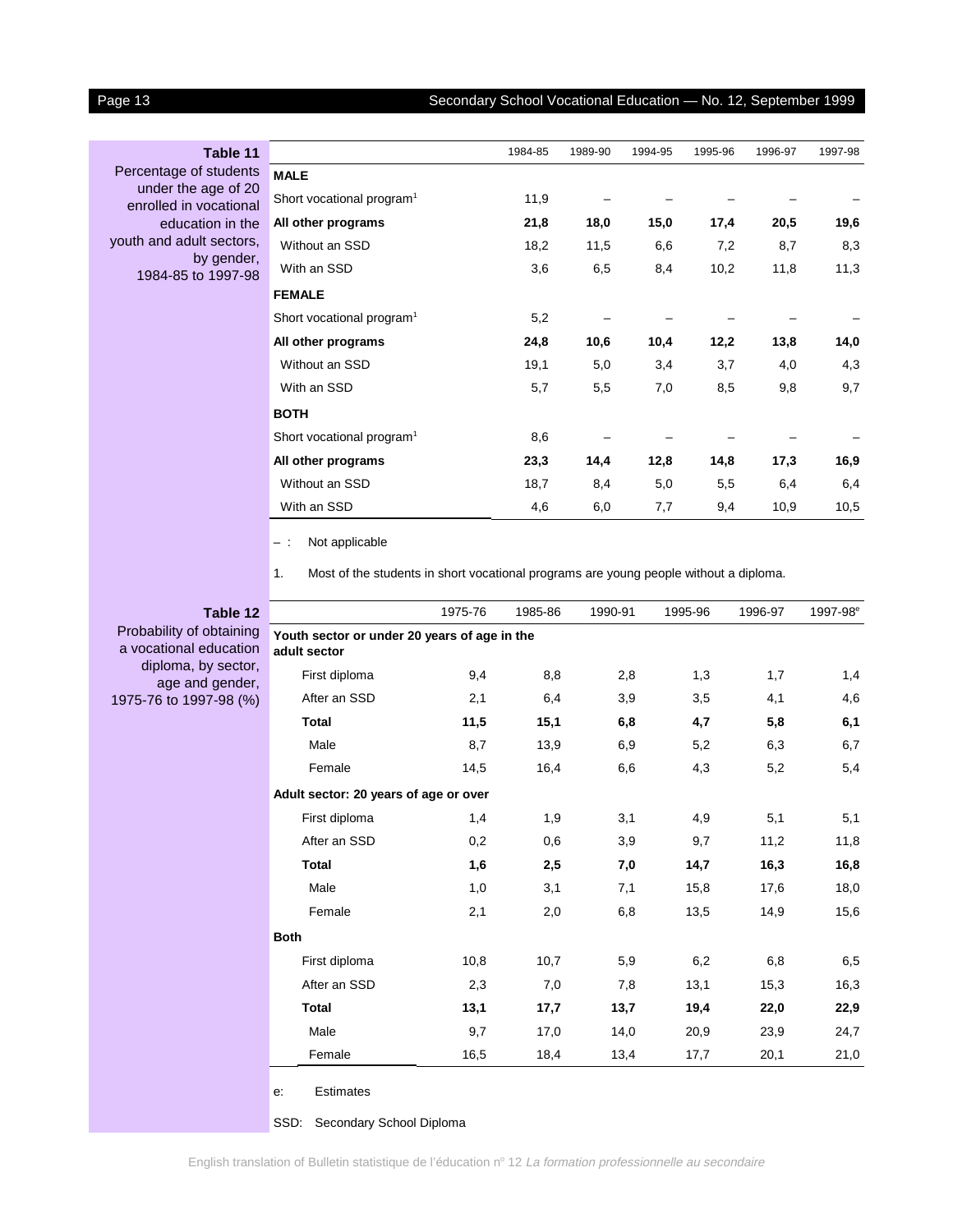## Page 14 Secondary School Vocational Education — No. 12, September 1999

| Table 13                       |
|--------------------------------|
| Percentage of secondary        |
| school vocational              |
| education students who         |
| earned a diploma, <sup>1</sup> |
| by gender, path,               |
| attendance status and          |
| last year of enrolment,        |
| 1980-81 to 1996-97             |
|                                |

|                             | 1980-81 | 1985-86 | 1990-91 | 1991-92 | 1992-93 | 1993-94 | 1994-95 | 1995-96 | 1996-97 <sup>e</sup> |
|-----------------------------|---------|---------|---------|---------|---------|---------|---------|---------|----------------------|
| <b>BOTH</b>                 |         |         |         |         |         |         |         |         |                      |
| LV or $DVS2$                | 61,7    | 64,1    | 53,8    | 58,7    | 60,5    | 63,2    | 65,0    | 65,8    | 67,0                 |
| $Full-time3$                | 61,8    | 63,9    | 80,9    | 79,5    | 79,3    | 80,0    | 80,8    | 80,4    | 79,3                 |
| Part time                   | 45,8    | 67,0    | 18,7    | 19,6    | 22,8    | 18,2    | 20,0    | 24,4    | 22,8                 |
| <b>AVS</b>                  | N/A     | N/A     | 86,2    | 89,0    | 84,4    | 79,3    | 76,1    | 75,2    | 77,8                 |
| <b>AVE</b>                  | N/A     | N/A     | N/A     | N/A     | N/A     | N/A     | N/A     | 61,3    | 63,7                 |
| Other programs <sup>4</sup> | N/A     | N/A     | 3,3     | 4,9     | 8,8     | 2,8     | 4,1     | 3,9     | 3,0                  |
| <b>Total</b>                |         |         |         |         |         |         |         |         |                      |
| $Full-time3$                | 56,3    | 56,6    | 80,1    | 79,0    | 79,1    | 78,2    | 78,3    | 78,9    | 78,5                 |
| Part-time <sup>4</sup>      | 4,9     | 6,0     | 7,6     | 9,5     | 14,1    | 7,5     | 9,0     | 13,3    | 12,7                 |
| <b>MALE</b>                 |         |         |         |         |         |         |         |         |                      |
| LV or $DVS2$                | 57,1    | 58,3    | 59,3    | 62,7    | 63,2    | 65,1    | 66,0    | 67,4    | 68,1                 |
| $Full-time3$                | 57,3    | 57,8    | 80,7    | 79,4    | 78,9    | 79,5    | 80,2    | 80,3    | 79,7                 |
| Part time                   | 41,1    | 63,0    | 20,1    | 21,4    | 23,5    | 16,1    | 20,2    | 24,0    | 23,4                 |
| AVS                         | N/A     | N/A     | 93,2    | 91,3    | 83,9    | 78,6    | 74,4    | 74,3    | 78,7                 |
| AVE                         | N/A     | N/A     | N/A     | N/A     | N/A     | N/A     | N/A     | 64,3    | 62,8                 |
| Other programs <sup>4</sup> | N/A     | N/A     | 2,8     | 4,2     | 8,0     | 2,2     | 3,3     | 3,2     | 2,6                  |
| <b>Total</b>                |         |         |         |         |         |         |         |         |                      |
| $Full-time3$                | 51,8    | 51,4    | 80,5    | 80,0    | 79,0    | 78,7    | 78,8    | 79,6    | 79,0                 |
| Part-time <sup>4</sup>      | 9,4     | 4,9     | 5,2     | 7,5     | 11,7    | 4,9     | 7,0     | 10,9    | 10,6                 |
| <b>FEMALE</b>               |         |         |         |         |         |         |         |         |                      |
| LV or $DVS2$                | 65,5    | 69,5    | 49,8    | 55,3    | 58,1    | 61,5    | 64,0    | 64,2    | 65,8                 |
| $Full-time3$                | 65,5    | 69,3    | 81,0    | 79,5    | 79,8    | 80,5    | 81,5    | 80,6    | 79,0                 |
| Part time                   | 62,5    | 71,0    | 17,9    | 18,8    | 22,3    | 19,5    | 19,8    | 24,8    | 22,2                 |
| <b>AVS</b>                  | N/A     | N/A     | 72,3    | 84,3    | 85,3    | 80,2    | 78,1    | 76,4    | 76,6                 |
| <b>AVE</b>                  | N/A     | N/A     | N/A     | N/A     | N/A     | N/A     | N/A     | 52,8    | 65,6                 |
| Other programs <sup>4</sup> | N/A     | N/A     | 5,9     | 7,3     | 11,1    | 4,4     | 6,4     | 5,5     | 4,2                  |
| <b>Total</b>                |         |         |         |         |         |         |         |         |                      |
| Full-time <sup>3</sup>      | 61,3    | 62,0    | 79,6    | 78,1    | 79,1    | 77,7    | 77,9    | 78,2    | 78,0                 |
| Part-time <sup>4</sup>      | 3,8     | 7,3     | 13,3    | 13,5    | 18,2    | 11,9    | 12,8    | 17,3    | 16,7                 |

1. All secondary school diplomas are taken into account.

2. Figures for 1980-81 and 1985-86 cover enrolments in long vocational programs in the youth sector. After 1988-89, figures take into account DVSs in the youth and adult sectors.

- 3. Refers to students enrolled for 270 or more course hours per year.
- 4. Part-time students are primarily concentrated in other programs. Courses are of a short duration and lead only to an achievement record or statement of marks; they do not necessarily lead to a DVS, AVS or AVE. Courses in health and safety on construction sites and upgrading courses for firefighting personnel fall under this category.
- e: Estimates
- N/A: Not applicable
- LV: Long vocational program
- DVS: Diploma of Vocational Studies
- AVS: Attestation of Vocational Specialization
- AVE: Attestation of Vocational Education